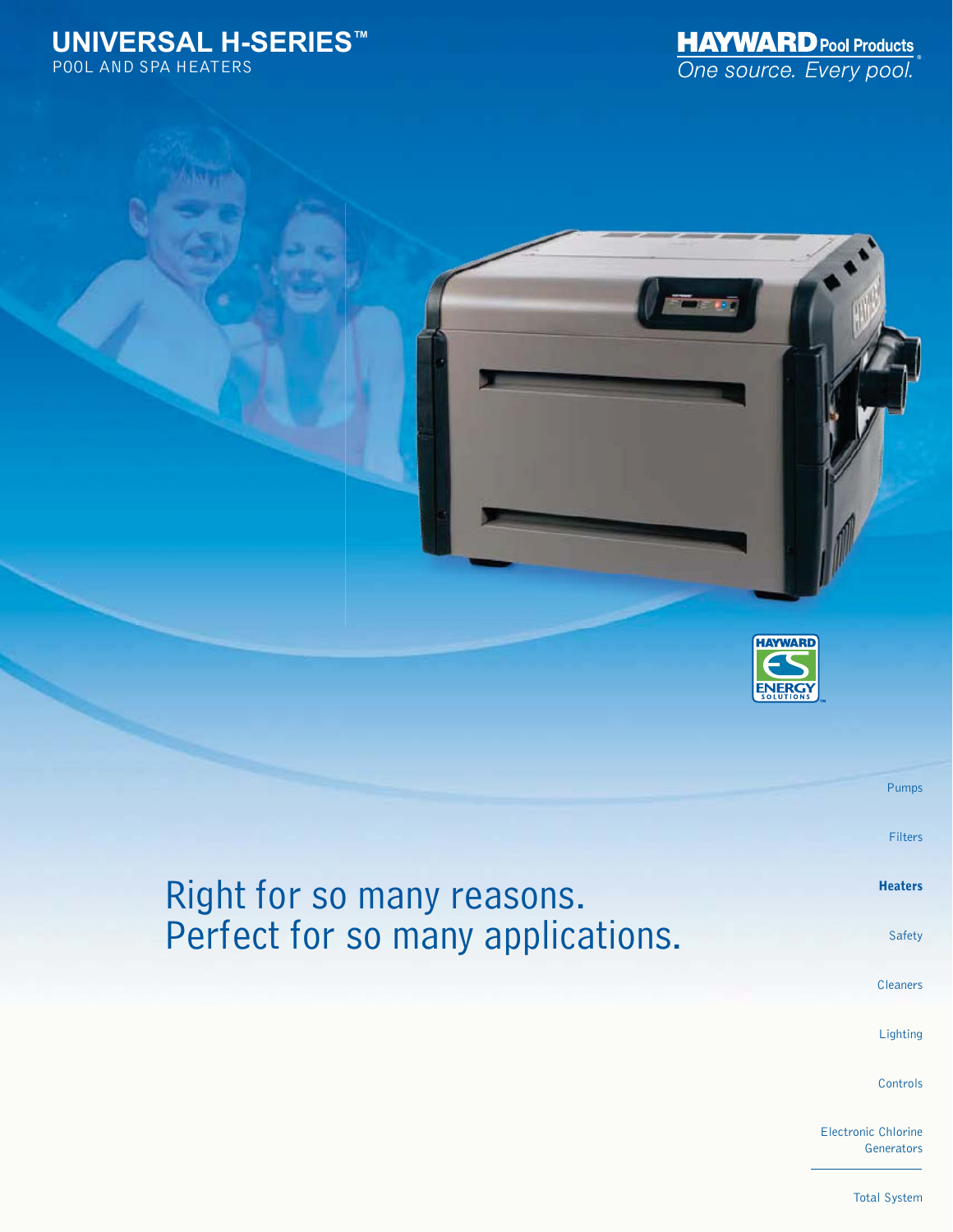



H150FD

Hayward is always looking for ways to make pool and spa ownership as simple and effortless as possible. The latest example of this is the new Universal H-Series pool and spa heater. Combining

advanced technology with universal-fit flexibility, it's a smart choice for virtually any new installation or existing system upgrade — delivering state-of-the-industry performance, outstanding energy efficiency, extremely low NOx emission levels and Hayward's legendary durability and reliability. Offered in 150,000, 200,000, 250,000,

300,000, 350,000 and 400,000 BTU/hr. inputs.



# Easy installation, simple operation.

A choice of left-side or right-side electric, gas and water connections gives Universal H-Series heaters unprecedented installation flexibility. This enhanced adaptability – coupled with lightweight design, modern low-profile appearance and only front-panel access required for installation and service – ensures compatibility with virtually all new or existing systems and equipment pad conditions.



# H-Series Millivolt Heaters

Although designed for budget-conscious applications, Hayward H-Series Millivolt heaters deliver uncompromising performance and economy. A standing pilot ignition system ensures reliable lighting, and – like all H-Series heaters – they feature a Finn Plate heat exchanger and Fire Tile combustion chamber.

Available in your choice of propane or natural gas models, with input capacity from 150,000 to 250,000 BTU.

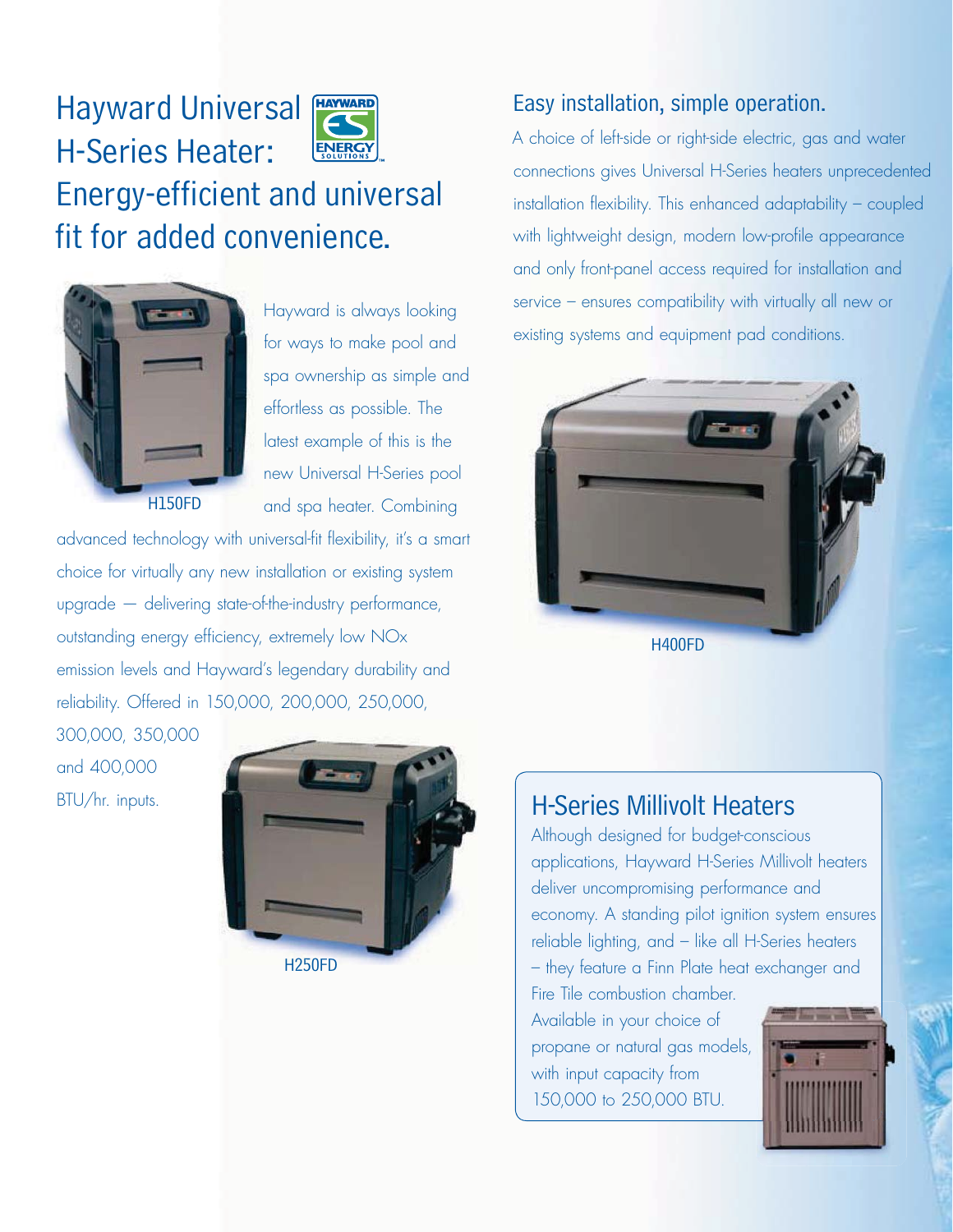# Exclusive to Universal H-Series Heater



## Superior Hydraulic Performance Industry-leading hydraulic

performance saves energy by reducing circulation pump run time.



## Cupro Nickel Heat Exchanger

Totally Managed Flow provides exceptional corrosion resistance and erosion protection. Ideal for today's salt-based electronic chlorination systems.



State-of-the-Art Finn Plate™ Heat Exchanger State-of-the-industry Finn Plate™ heat exchanger with special V-groove design for faster heating and longer life.



Insulated Fire Tile® Combustion Chamber Unlike older forms of insulation, Fire Tile securely traps the heat, delivering the most performance from each BTU.



Hot-Surface Silicon Nitride Ignition System Exclusive silicon nitride ignition system for dependable lighting and reliable operation.



Dual Voltage Installation is simplified with voltage that adapts to either 110V or 220V.



Universal Wiring Junction Boxes High and low voltage connections are easy and convenient with left and right side junction boxes.



Digital LED Control Panel Electronic control/display maintains water

temperature; monitors heater performance with self-diagnostic capability.



## Low NOx Emissions

Environmentally responsible; complies with all current California and Texas air quality emission standards.